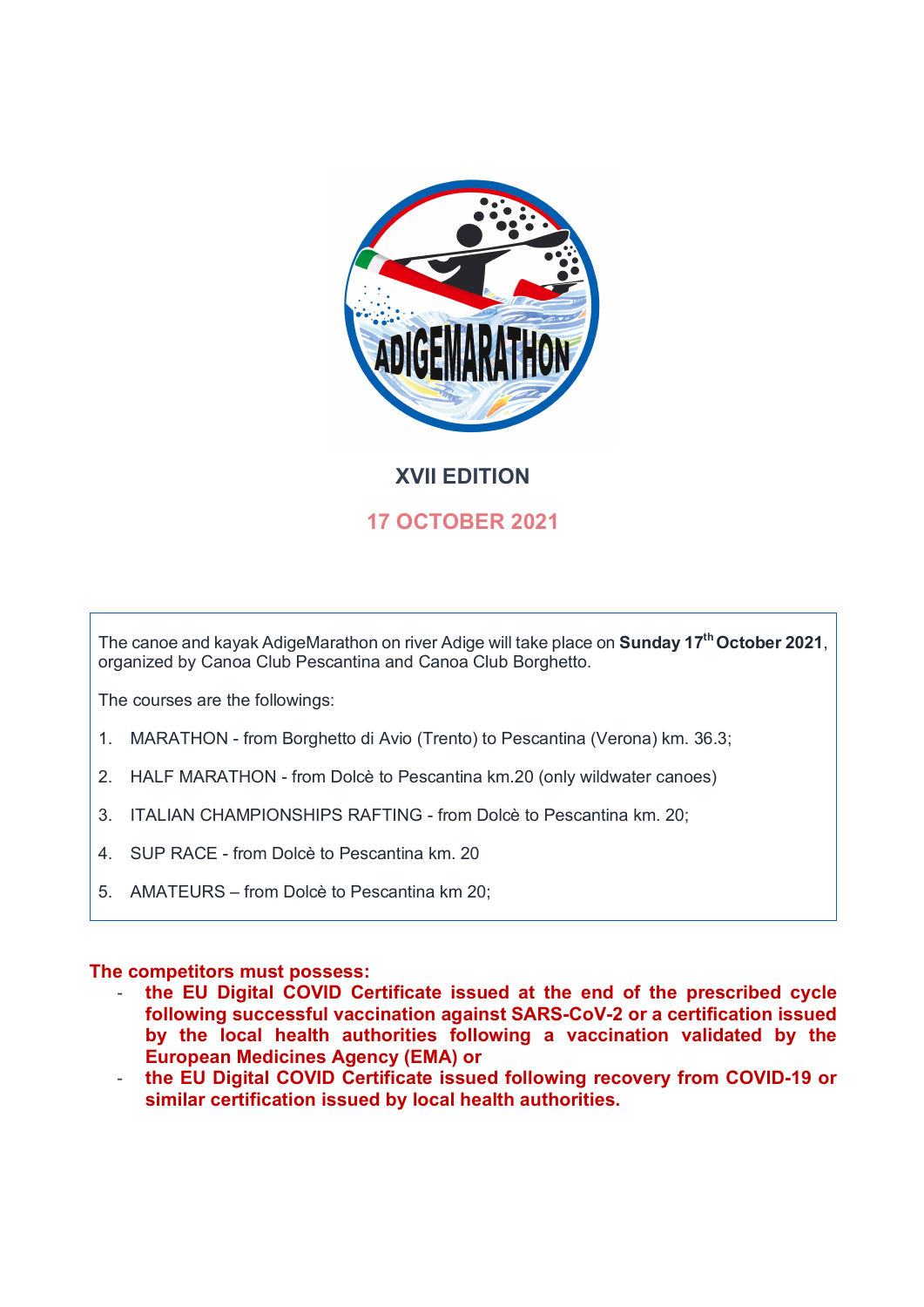

# **1. PARTICIPATION COMPETITORS**

The registration for the Classic Canoe Marathon World Series and Half Marathon is open to all men and women that are registered to the Italian Canoe and Kayak Federation (FICK) or, if foreigners, to the Federation of their country, only if regularly registered to ICF.

The registration for the rafting race is open to all men and women that are registered to the Italian Rafting Federation (FIRAFT) or, if foreigners, to the Federation of their country, only if regularly registered to IRF.

At the moment of registration, a bib number will be given to each participant. This must be handed in at the end of the race to the staff of the organization in order to collect the race bag.

Under the bib number each participant must wear a regular **life jacket**, otherwise he will be considered out of race.

The **helmet** is also compulsory, otherwise the participant will be considered out of race.

The following **categories** are admitted to the competition:

## **CANOE-KAYAK MARATHON**:

- K1 Men Wildwater Junior
- K1 Men Wildwater Senior
- K1 Men Wildwater Veterans
- K1 Women Wildwater Junior
- K1 Women Wildwater Senior
- K1 Women Wildwater Veterans
- K1 Men Flatwater Junior
- K1 Men Flatwater Senior
- K1 Men Flatwater Veterans
- K1 Women Flatwater Junior
- K1 Women Flatwater Senior
- k1 Women Flatwater Veterans
- C1 Men Wildwater Junior
- C1 Men Wildwater Senior
- C2 Men Wildwater Junior
- C2 Men Wildwater Senior
- C1 Women Wildwater Junior
- C1 Women Wildwater Senior
- K2 Men Flatwater Junior
- K2 Men Flatwater Senior
- K2 Men Flatwater Veterans
- K2 Women Flatwater Junior
- K2 Women Flatwater Senior
- K2 Women Flatwater Veterans
- K2 Mix Flatwater (Men+Women)
- K4 Men Flatwater
- K1 Men Senior Surf Ski Kayak
- K1 Women Senior Surf Ski Kayak
- K2 Men Senior Surf Ski SS2
- K2 Women Senior Surf Ski SS2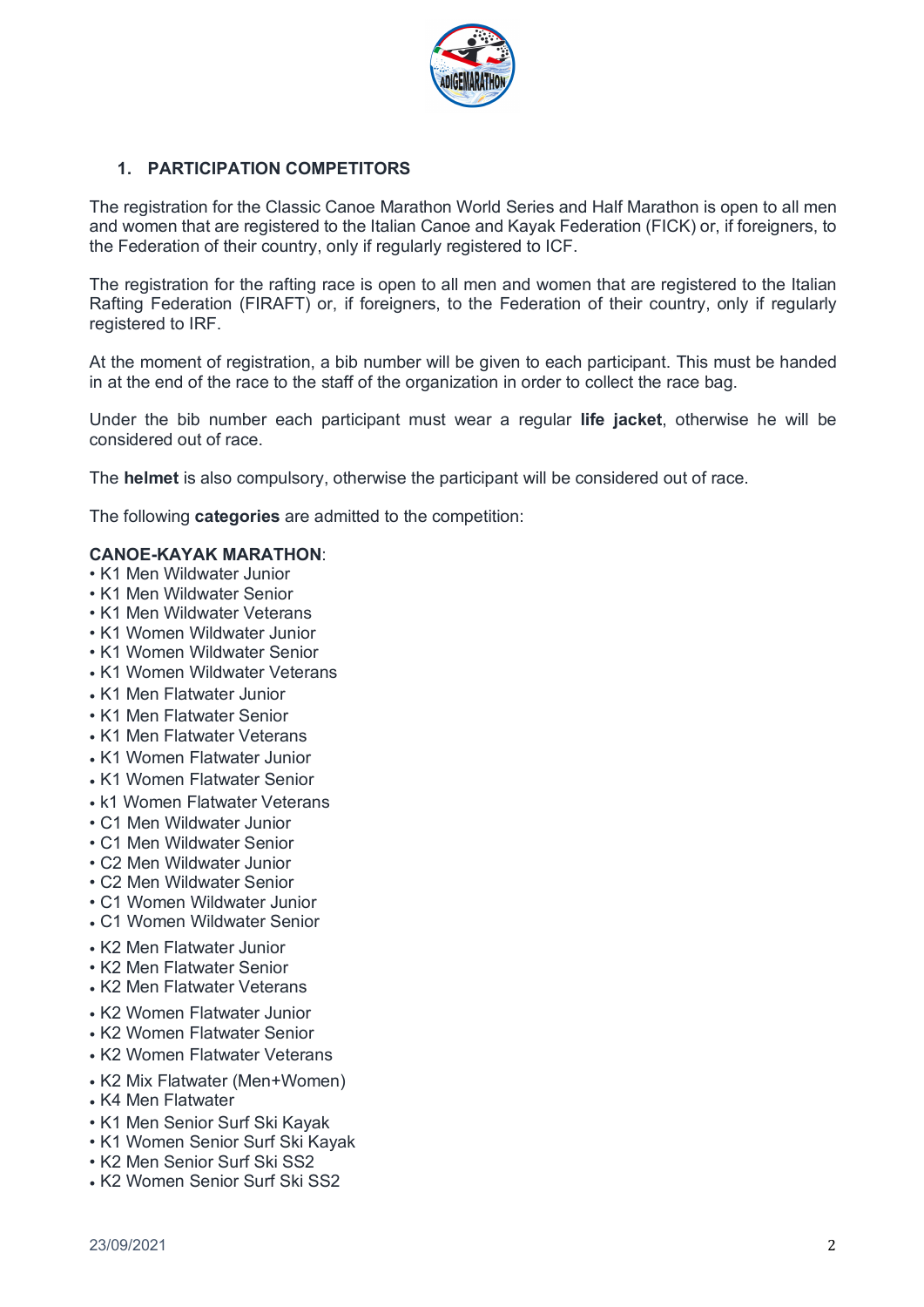

# **HALF MARATHON**:

- K1 Men Wildwater 14-16 years
- K1 Women Wildwater 14-16 years
- C1 Men Wildwater 14-16 years
- C1 Women Wildwater 14-16 years
- C2 Men Wildwater 14-16 years
- K1 Men Wildwater 12-14 years
- K1 Women Wildwater 12-14 years
- C1 Men Wildwater 12-14 years
- C1 Women Wildwater 12-14 years
- C2 Men Wildwater 12-14 years

## **ITALIAN RAFTING CUP**

Check the notice of race from FIRAFT (*Italian Rafting Federation*)

# **SUP RACE**

- ! SUP Men
- . SUP Women

## **AMATEURS**

Men and women with any kind of human-propulsion single or multiple boat can participate. A bib jacket will be given to every participant for organization purposes at the time of paying. It must be worn and shown during all the course, otherwise the participant will be disqualified and will be enable to use the services of the organization.

Every participant must wear a regular **life jacket** under this bib jacket, otherwise the participant will be disqualified.

The use of the **helmet** is highly recommended.

#### **RAFTING AMATEURS**

Men and women with their own raft or with raft given by the organization can participate. In the latter case a form needs to be filled in. Each participant should wear the life jacket, otherwise the participant will be disqualified.

# **2. DIFFICULTIES**

First and second degree (WW I and II)

The event is also open to athletes with physical disabilities, provided they are registered as "agonists" by their federations. Under request of those interested only, the organisers have prepared specific participation jackets to facilitate the intervention of the rescue service in case of need.

## **3. REGISTRATIONS**

## **BEGINNING OF REGISTRATIONS**

Registration will be open from 1st October 2021 to Friday 16<sup>th</sup> October 2021 h 24:00. The participants need to:

- fill the form on the site www.adigemarathon.it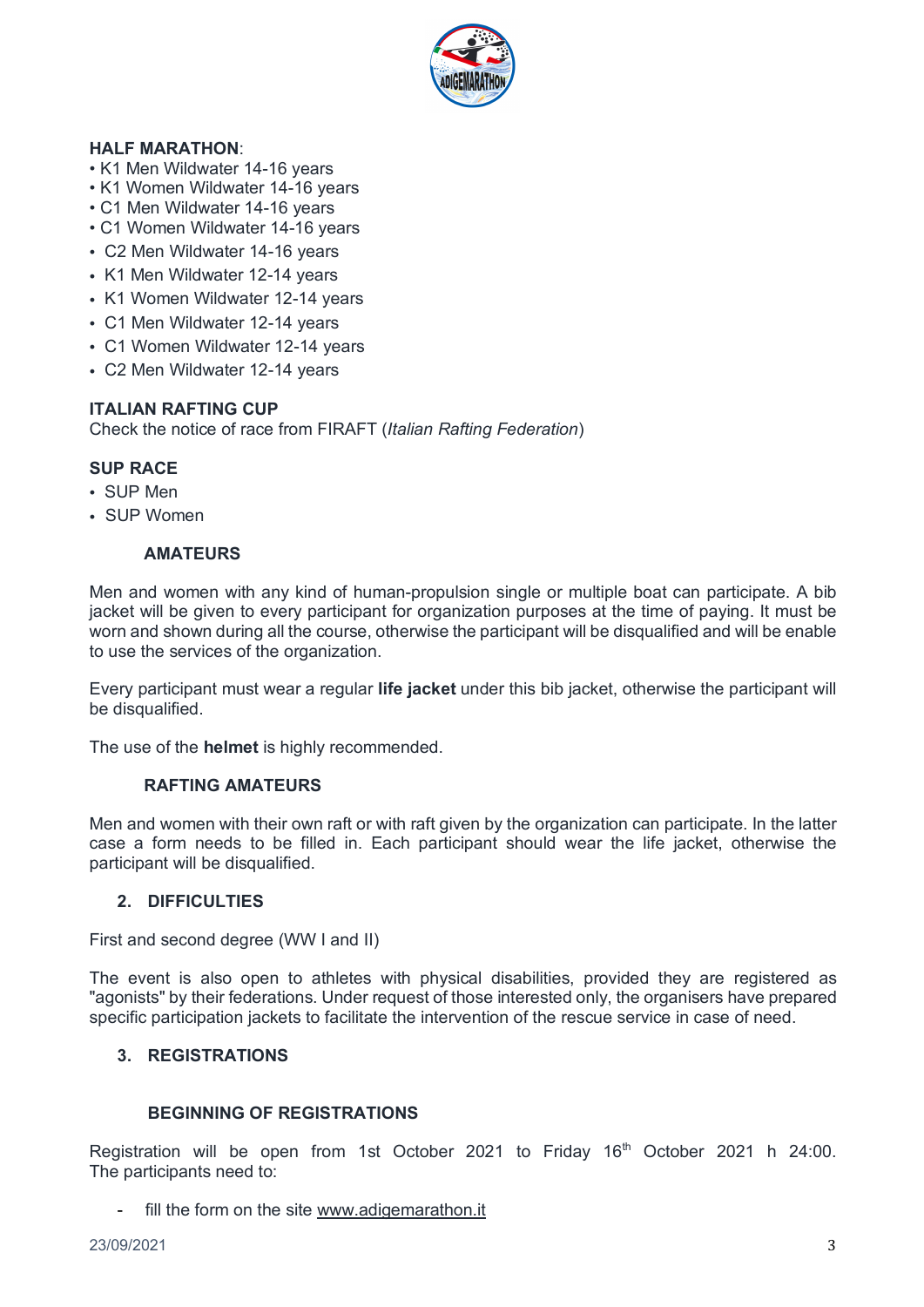

- to upload the payment receipt on the online form or send it to iscrizioni@adigemarathon.com

Those that due to the cancellation of the 2020 edition asked for a voucher of 25 euros for each registration can register for the 2021 edition by writing an email to info@adigemarathon.com

Foreign athletes not regularly registered with their own national federation will be disqualified and the registration fee will not be given back.

## **Registration subject to availability: max. 1600 people**.

## **REGISTRATIONS PROCEDURES**

#### **AMATEURS**

**From 1st October 2021 to Friday 16th October 2021 h 24:** fill the form available on the Adigemarathon website and pay the participation fee by bank. The receipt of payment must be uploaded on the form or sent by e-mail to iscrizioni@adigemarathon.com

Amateurs can register also in the afternoon from 2 p.m. to 7 p.m. on  $16<sup>th</sup>$  October at the secretariat in Pescantina (fee: 30 euro) or in the morning of  $17<sup>th</sup>$  October in Dolcè (fee: 30 euro).

# **4. PERMISSIONS AND DECLARATIONS**

The participants after the registration give these permissions and declarations:

- ! permission to use personal information by the organizers, according to D.Lgs.196/2003 and subsequent modifications and integrations;
- ! unwritten declaration of suitability for canoeing, declining any responsibility towards the **organizers**
- ! declaration to own a medical certificate in accordance to D.M. 18-02-1982;
- ! permission to be shown on television, multimedia publication of their own image relating to filming that takes place during the event.
- Declaration to be registered to the national federation

# **5. PARTECIPATION FEES**

Euro 25,00 per person (not refundable if the registered person does not want to participate).

The payment must be done on the bank account: BANCA MONTE PASCHI DI SIENA, FILIALE DI PESCANTINA, via Gen. Carlo Alberto Dalla Chiesa 9, VR, 37026.

IBAN IT 69 S 01030 59650 000010325362 assigned to CANOA CLUB PESCANTINA C.C.P. - CONTO ADIGEMARATHON with the object: "Adigemarathon 2021".

Those that due to the cancellation of the 2020 edition asked for a voucher of 25 euros for each registration can register for the 2021 edition by writing an email to info@adigemarathon.com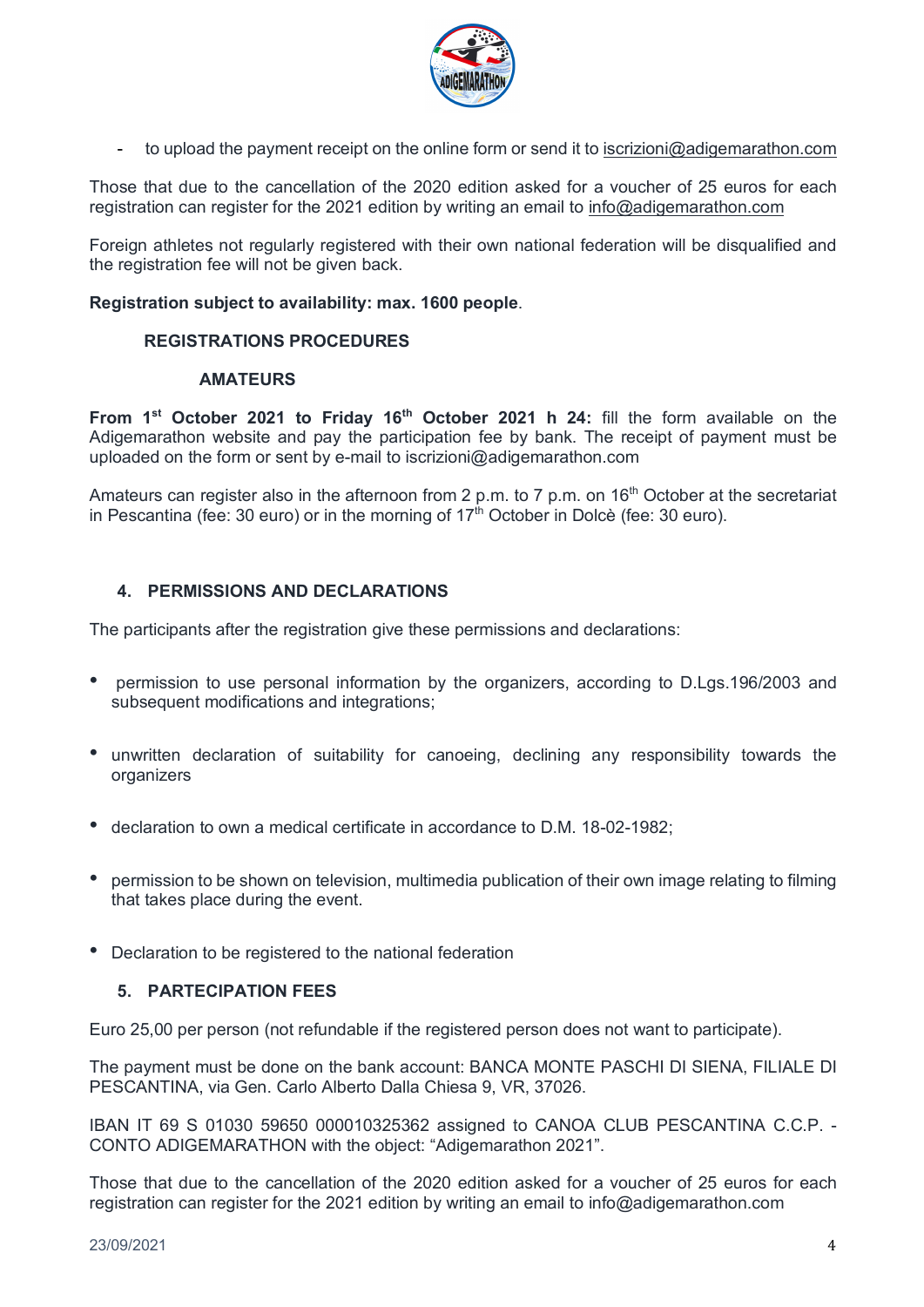

# **6. DISTRIBUTION OF BIB NUMBERS**

Bib numbers for athletes and for amateurs can be collected:

Saturday 16th October from 2 to 7 pm at the Race Office in *Piazza San Rocco* in *Pescantina.* Sunday 20<sup>th</sup> October at the Race Office at the two starts.

## **N.B. : who pays by postal current account will have to show (also digitally) the receipt of payment, at the distribution points, otherwise the participation fee of € 30,00 has to be paid.**

At the handing back of the bib numbers (or special jackest for the amateurs) the race bag will be given to each one.

# **7. RACE BAG AND PRIZES**

Each participant will be given a race bag

Due to the special pandemic situation, this year the meal service cannot be organized.

This year there will NOT be any money prize.

# **8. STARTING POINTS**

Sunday 17<sup>th</sup> October:

MARATHON: **10,00 am** in Borghetto di Avio;

HALF MARATHON, ITALIAN CHAMPIONSHIPS OF RAFTING AND SUP: from **11.30 am** in Dolcè;

AMATEURS: from **12.00 am** in Dolcè;

From 12 am to 5:30 pm of Sunday there will be a transportation service from Pescantina (Piazza ex Mercato) to the different starts.

#### **9. TIMING AND RESULTS LIST**

Times of the competition will be taken by experts, that will show the results at the end of the race.

#### **10. SAFETY RULES**

Following the FICK and FIRAFT competition code.

#### **11. HEALTHCARE PROTOCOL**

Attached to these Rules and Regulations and an integral part of them is the Health Protocol implementing the FICK and FIRAFT Guidelines prepared, as far as it is concerned, by Canoa Club Pescantina A.S.D. as organizer of the event, to be adopted in any case in compliance with national and local social security and safety regulations in order to protect the health of all those who, for any reason, attend the site of the event.